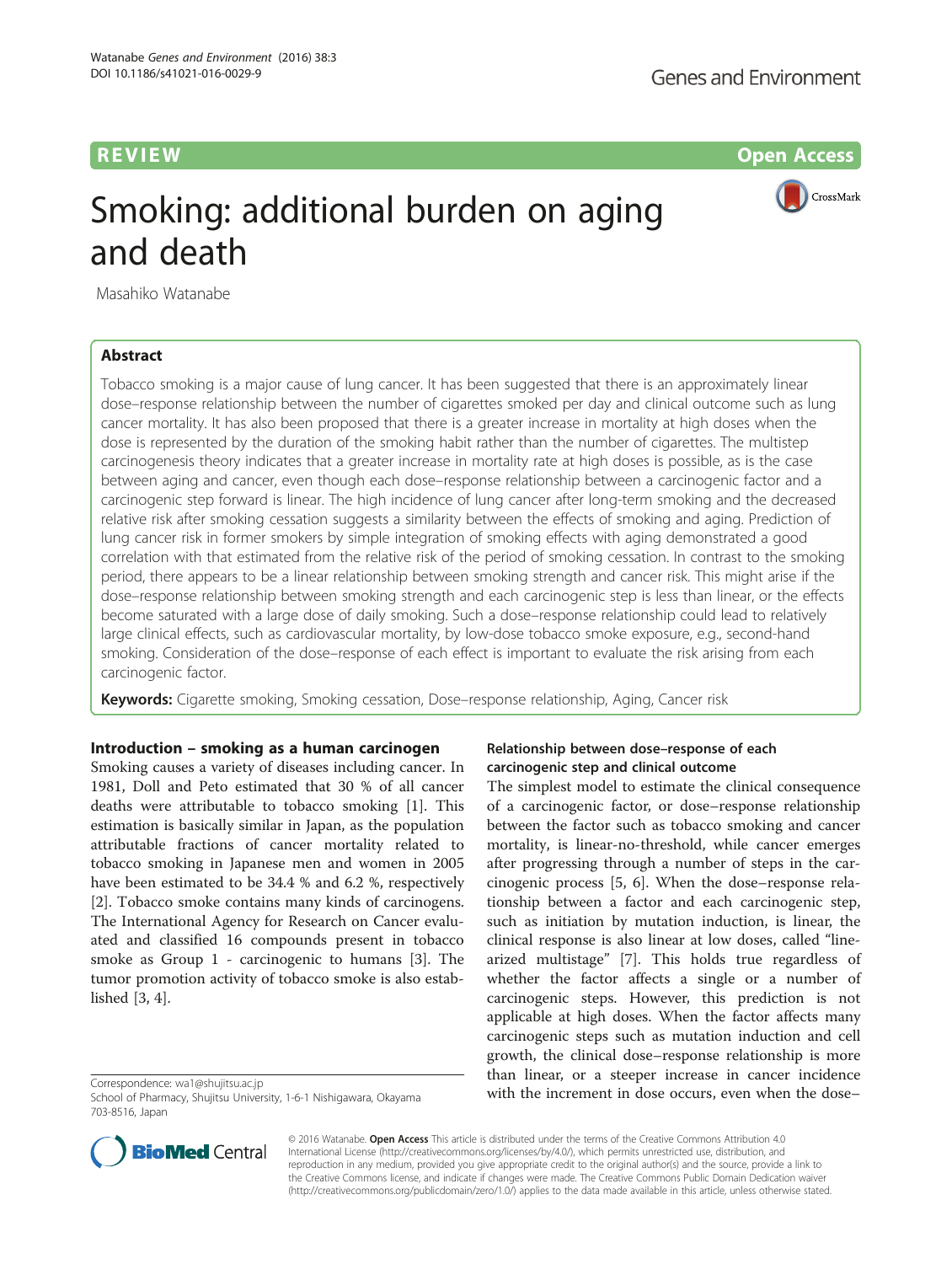<span id="page-1-0"></span>response relationship for each step is linear. It is indeed a case of the factor "aging", since cancer mortality generally increases almost logarithmically with increasing age.

In addition to the traditional Armitage-Doll multistage model, there are many mathematical models to explain the relationship between cancer incidence and age [\[8](#page-3-0)–[13](#page-3-0)]. For smoking and smoking-related cancers such as lung cancer, approximately linear dose–response relationships have been observed in a number of epidemiological studies when the dose was represented by the number of cigarettes per day [[14](#page-3-0)–[19\]](#page-3-0). When the dose was represented by the duration of the smoking habit, a greater than linear increment in incidence or mortality was reported [\[20](#page-3-0)–[22\]](#page-3-0). Because a life-long smoking habit can be considered as a very high dose of carcinogenic factor, it is possible that the duration of the smoking habit affects several steps of carcinogenesis in a linear relationship, but causes a higher incidence of cancer after long-term smoking. Note that, if a factor affects only one step in a linear dose–response relationship rather than multiple steps described above, the incidence of cancer at a high dose is dependent on which step is affected and the mechanism of cancer induction, such that both a steep increment or a plateau are possible.

#### Smoking as an aging accelerator

Naturally, cancer occurs during aging because activation of steps in the carcinogenic process, such as mutation induction and cell growth, increase during aging. Tobacco smoking exhibits a tumor promoting effect as well as induction of mutation, thus smoking induces a number of steps in carcinogenesis. Therefore, when smokers stop smoking, the relative risk of developing cancer gradually decreases compared with the risk in continuing smokers, but it does not fall to the level of nonsmokers, since past smoking continues to have an effect even after long-time smoking cessation. Most studies have demonstrated that the risk in former smokers is far lower than in continuing smokers but remains higher than that in nonsmokers [[15](#page-3-0), [20](#page-3-0)–[24](#page-3-0)]. There are several reports concerning cancer risk prediction, from simple approximation by regression equation to rather complicated approaches, including validation of several mathematical models [[25](#page-3-0)–[29\]](#page-3-0). If smoking affects all carcinogenic steps in the same proportion to that of aging, the effects of smoking can be simplified as an additional aging effect, and risk prediction in continuing and former smokers may be possible regardless of the cancer model. I examined such a simple explanation of smoking effects using data reported by Peto et al. [\[20\]](#page-3-0).

In considering lung cancer death, probability is assumed to be determined by aging level  $x + a(s - l)$ , where  $x, s, l$ , and a are age, smoking period, lag time, and coefficient of aging effect by smoking. The parameters  $a$  and

Table 1 Age and cumulative lung cancer mortality of continuing and former smokers

| Age (age at cessation) | Mortality (%) <sup>a</sup> | Age corresponding to smokerb |
|------------------------|----------------------------|------------------------------|
| Continuing smoker      |                            |                              |
| 50                     | 0.40                       |                              |
| 55                     | 0.95                       |                              |
| 60                     | 2.25                       |                              |
| 65                     | 5.00                       |                              |
| 70                     | 9.65                       |                              |
| 75                     | 15.9                       |                              |
| Former smoker          |                            |                              |
| 75 (60)                | 9.9                        | 70.22                        |
| 75 (50)                | 6.0                        | 66.27                        |
| 75 (40)                | 3.0                        | 61.72                        |
| 75 (30)                | 1.7                        | 58.37                        |

<sup>a</sup> Data from Doll et al. [[20](#page-3-0)]

<sup>b</sup>The corresponding continuing smoker's age at which cumulative lung cancer mortality risk is equal to the risk of that in former smokers at age 75 was calculated from the quintic equation $<sup>c</sup>$  which takes account of the risk in</sup> continuing smokers. It is a simple technique and not dependent on the cancer model. The difference between age 75 and the corresponding age is considered to be "delayed effect on aging" by cessation of smoking (Fig. 1)  $y = -1.333333 \times 10^{-6} x^{5} + 3.833333 \times 10^{-4} x^{4} - 0.04306667 x^{3} + 2.381417 x^{2} -$ 

 $65.0675x + 704.4$ 

l were estimated from the former smoker's age corresponding to that of a continuing smoker (Table 1 and Fig. 1). When the risk of nonsmokers and smokers were approximated by a single polynomial equation, the highest correlation was observed if smoking started at 11 years old (Fig. [2\)](#page-2-0). This estimation suggested that smoking effects would be stronger at younger ages, possibly because the smoke would induce mutations at relatively higher levels than promotion of cell growth, compared with older age.



cessation resulted in a decreased relative risk of lung cancer mortality, as exhibited by the "delayed effect on aging" (Table 1). The relationship between the period of smoking cessation and the effect was plotted. Linear regression yielded the equation  $y = 0.401x - 1.175$ . The coefficient of the aging effect of smoking was  $0.401/(1-0.401) = 0.669$ . This means that smokers become old 1.669 times faster than nonsmokers. The lag time between smoking and death was 1.175/0.401 = 2.93 years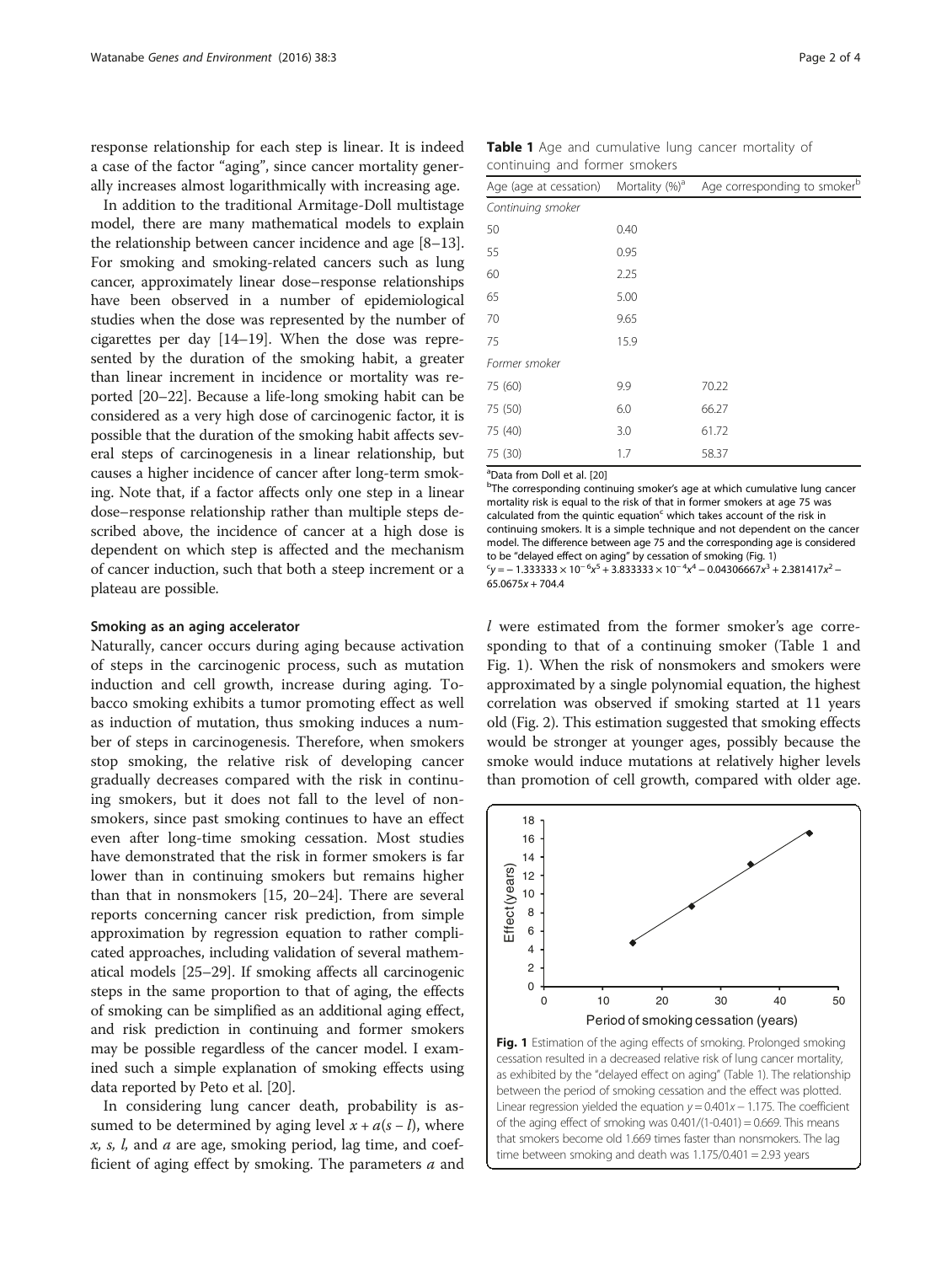<span id="page-2-0"></span>**a**

**b**<br>Cumulative risk (%)

 $\mathbf b$ 

Cumulative risk (%)

Cumulative risk (%)

Cumulative risk (%)



40 60 80 100 120

Age corresponding to nonsmoker

40 60 80 100 120

A good correlation was still observed by assuming a higher starting age, and thus the age-specific cumulative risks of former smokers were calculated using the equation and assuming a starting age of 18 years (Fig. 3). This risk estimation accorded well with that estimated from the relative risk of the period of smoking cessation [[20](#page-3-0)]. Hence, the effects of the smoking habit may be roughly approximated as an aging effect. Although the data used in this study were from case–control studies combined with national statistics [[20](#page-3-0)], the relative risk of former smokers according to the period of smoking cessation in a variety of large cohort studies in the United States [[24](#page-3-0)] was similar to that of the case–control studies.

A report which analyzed three cohort studies in Japanese subjects suggested that the risk of lung cancer in former smokers decreased to the level in nonsmokers



after a long period of smoking cessation [[30](#page-3-0)]. The reason is unclear, but the relative risk of lung cancer in Japanese subjects was lower than that in Caucasians [[31](#page-3-0), [32\]](#page-3-0), and the detection power was also lower. In addition, the scale of the study was smaller than the cohort studies in Caucasians, thus it is possible that a small difference in risk between long-term quitters and nonsmokers could not be detected.

#### Risk estimation - lesson from the smoking effect

When dose is represented by the number of cigarettes per day rather than the duration of the smoking period, approximately linear dose–response relationships are observed in most studies [[14](#page-3-0)–[19](#page-3-0)]. This is in contrast to the effect of smoking duration or aging. From the observation, it is possible that a dose–response relationship between smoking strength and each carcinogenic step, such as initiation and promotion of cancer, is less than linear, or the effects become saturated by a large amount of daily smoking. Using data of large epidemiological studies, the British Doctor Study, the American Cancer Society's Cancer Prevention Study I and II, the Nurses Health Study and the Health Professionals Follow-Up Study in a two-stage clonal expansion model, the promotion rate powers were estimated to be around 0.5 [[28, 29\]](#page-3-0). This means that the effects of smoking per dose are relatively stronger at lower doses, i.e., second-hand smoking or light smoking. The model simulation provides a different concept from that which suggests there is a threshold for indirect carcinogens. However, it is known that the effects of air pollution and second-hand smoking on cardiovascular mortality per exposure dose are higher than that of active smoking, which has an apparently higher exposure dose [[16](#page-3-0), [33\]](#page-3-0). Adverse effects